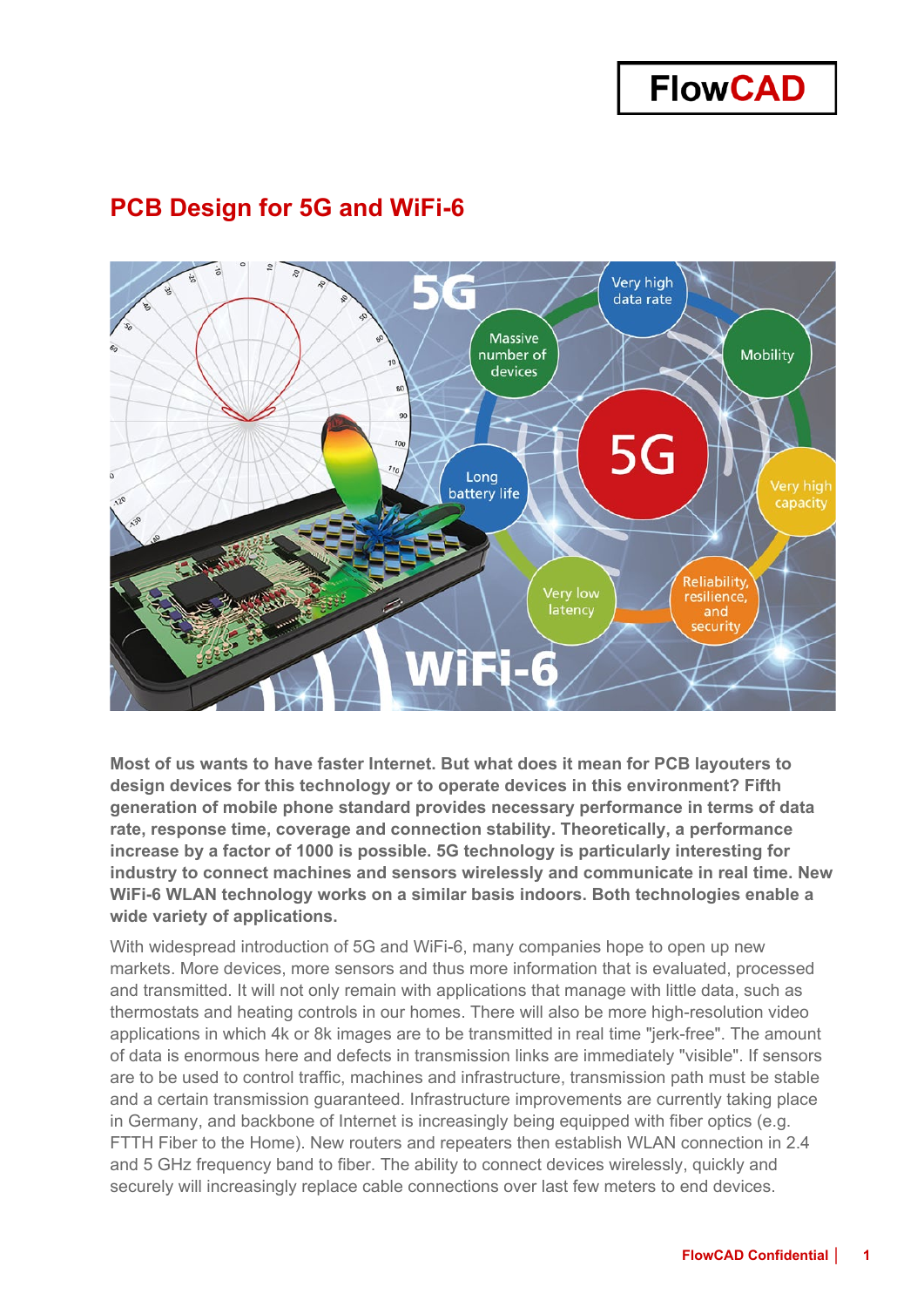

There will be two new and similar standards in the future: Outdoor connectivity via 5G and indoor connectivity via WiFi-6, and in transition period devices will have to be backward compatible and support slower standards. Since multiple antennas and frequency ranges make requirements for devices more complex, in a few years there will be many devices, especially the consumer sector, that only support new standards.

Benefits of 5G and WiFi-6 are greater bandwidth, more subscribers in a cell, lower latency and greater mobility. With a higher bandwidth, video data in 4k or 8k resolution can be streamed easily. This will change our TV behavior with fixed program times to media libraries with content on demand for streaming. Since more participants are possible in a mobile phone cell, which is also getting smaller, viewers in an event stadium will soon be streaming action live to their friends. This will also greatly change pressure on news broadcasters in terms of topicality. Latency also enables safe control of machines and robots in real time via radio. This will also lead to more IoT devices and more automation at our homes.

IT architectures will change. If more devices participate in data exchange via radio, data must be evaluated and corresponding actions calculated for control. In order to control traffic priorities, for example, when fire brigade is to be given free rein with flashing lights, status of traffic lights and road users must be centrally recorded, evaluated and controlled. This example alone shows that radio communication must take place in real time and that many data must be combined in a central traffic control computer. Nevertheless, autonomous car must have necessary computing power to brake in event of a sudden dangerous situation and also warn other road users in vicinity by radio. This means that 5G radio connection must also work for participants in motion.

#### **What Do These Changes Mean for Hardware Developers**

For future devices, this means that more sensitive sensors will be installed, most of which have analog signals as their origin. Suppliers will probably offer modules with a digital interface or integrate sensors into an IC package.

Intelligent sensor modules will not only measure data, but also filter and evaluate them according to specifications and make results available as digital information. Other concepts involve sending data in digital form to the cloud, where it is evaluated and processed with artificial intelligence, and then retrieving the results.

Simple IoT sensors (e.g. outdoor thermometers) with a long-life battery will only occasionally report measured values to WLAN. However, if sensors are part of a local control system, there will be a CPU or DSP with memory in addition to the antenna to locally control evaluation and regulation and communicate states.

Variety of solutions and complexity of electronics continues to increase. Integration of radio in GHz frequency band, of sensitive analog sensors and digital processors with memory on a PCB poses a challenge to signal quality and EMC behavior. At same time, demand for miniaturization, battery operation and lower power consumption is accompanied by power integrity and thermal limitations.

These issues should not be ignored or put into cold storage. As we have already seen with last technology leap from 3G to 4G, this always brings a disruption in previous structure of providers. 3G and 4G not only meant faster data transmission, it also enabled other business models. With this technology, providers such as Netflix, Google, Apple and Amazon emerged.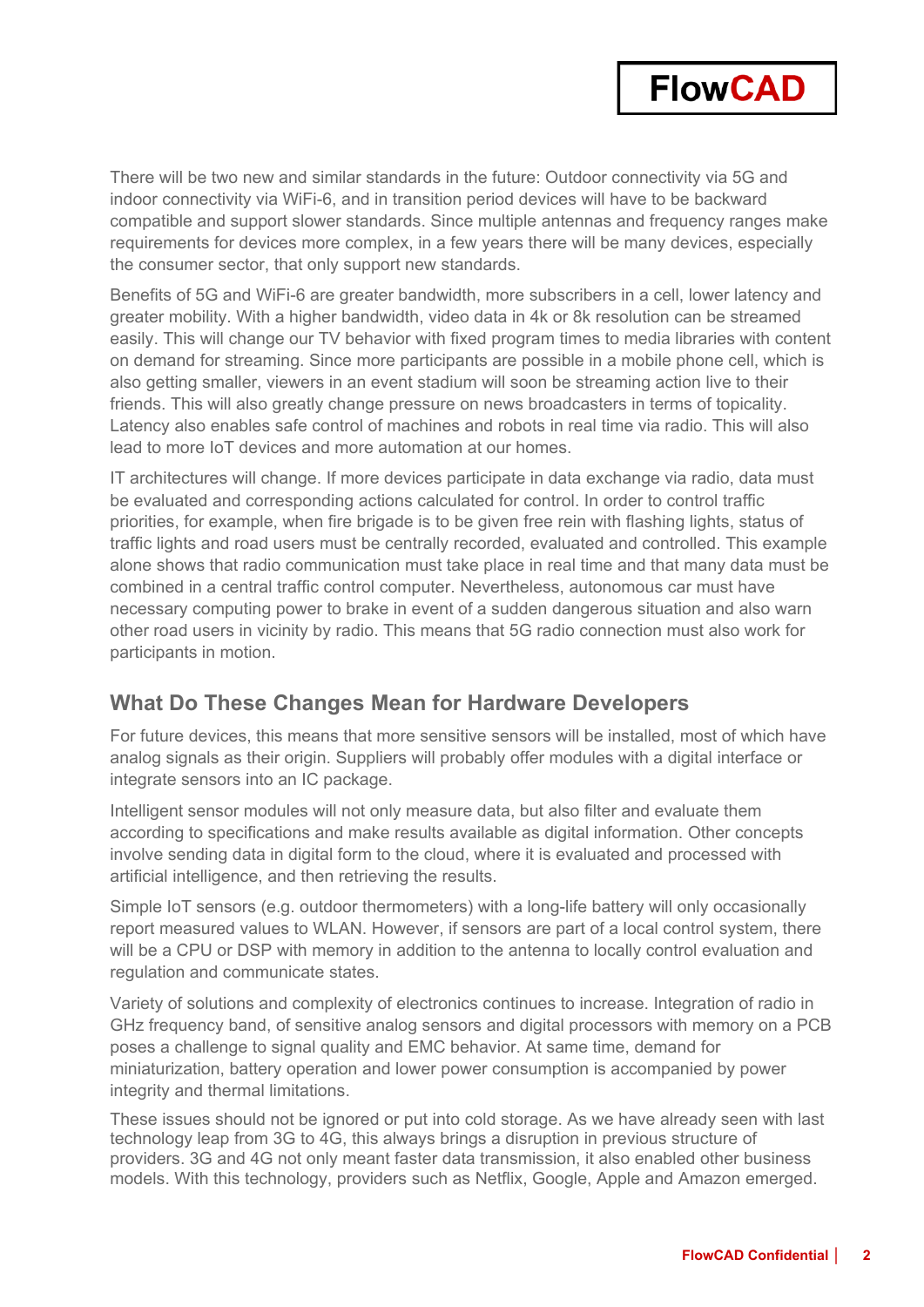

Today, developers also need creativity. Involve your marketing department and let them know what further added value can be provided with their devices from existing data. We are in international competition; everyone wants to win. Market for 5G and WiFi-6 is expanding exponentially and will once again change our daily lives massively.

#### **Technical principles for 5G and WiFi-6**

Enormous increase up to a factor of 1000 of transmission speed is mainly due to three approaches. Higher radio cell density with more access points per area allows more data throughput by a factor of 10. New MIMO antennas (Multiple Input Multiple Output) can even use beamforming to align transmission direction directly with moving objects and achieve a higher spectral efficiency by a factor of 20. Additional higher frequencies (>24 GHz) on which data may be transmitted allows throughput to be increased by a factor of 5. This results in a theoretical 1000 times data throughput of today's infrastructure.



#### Increase in performance by factor 1000 = 10\*20\*5

Performance increase by factor 1000 with 5G

For semiconductor manufacturers, new materials such as SOI, GaAs, and GaN are now being added to CMOS, and quality requirements for SMD components, laminates and IC packages are increasing for higher frequency applications for 5G (24-40 GHz) and automotive (77-81 GHz).

**FlowCAD**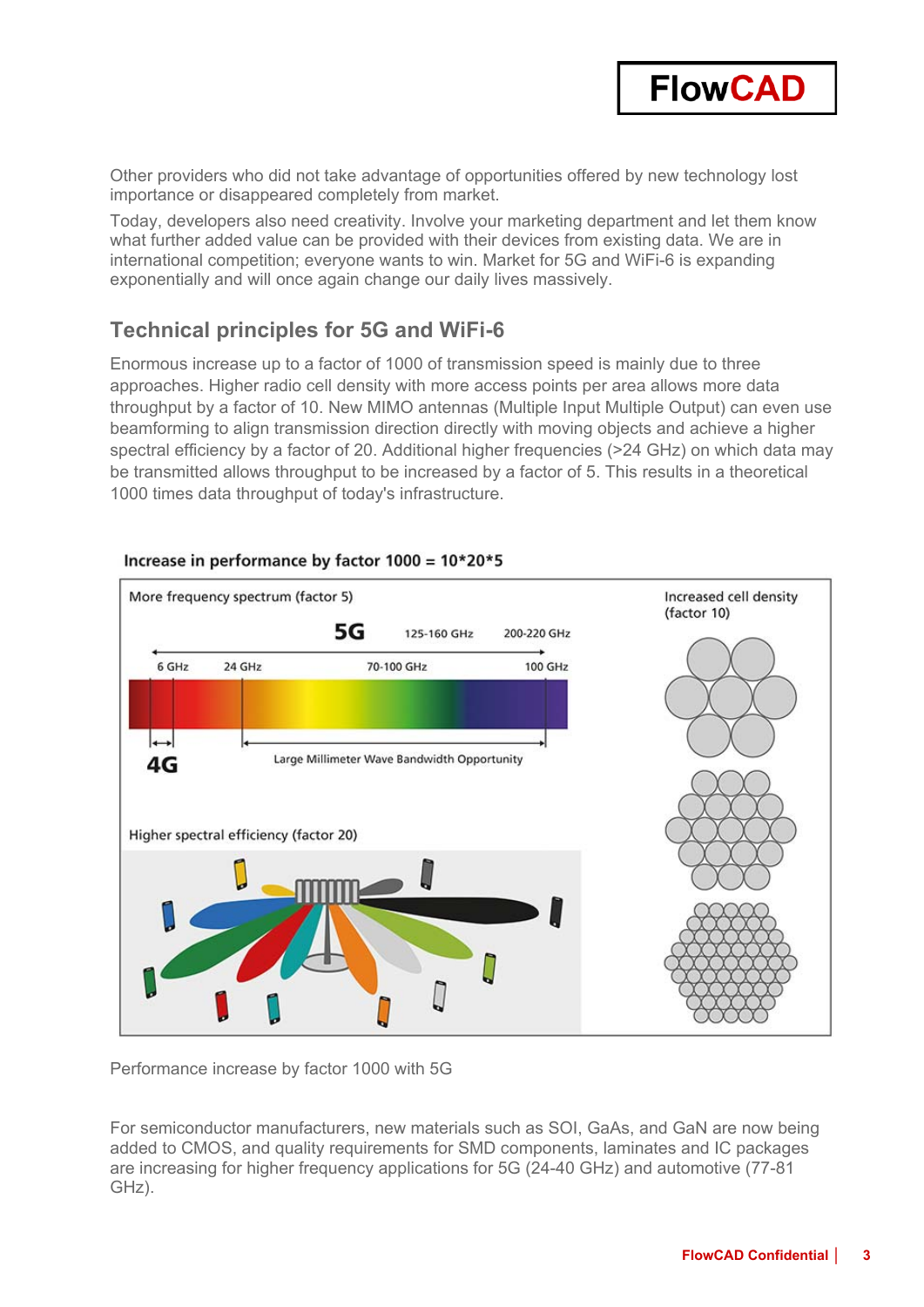

### **GHz on Printed Circuit Boards**

With massive MIMO or patch antennas, new low-latency "air interfaces" can be implemented for massive connections. For this purpose, transmission lobes are formed from several antennas. Phase shifting leads to intentional interference, shape of antenna lobes becomes narrower and is amplified in one direction by superposition. By driving with different phases of same signal from e.g. four patch antennas, direction of antenna lobe can be aligned. With the right control lobes can also follow moving objects. Instead of distributing one signal to all four antennas in array, two signals can also be distributed to two pairs of antennas. This allows two devices (WiFi-6) or cars (5G) to communicate simultaneously on same frequency in different directions without interference. This increases power density.



Beamforming by MIMO antennas

#### **Challenges for Antennas**

In order to connect antennas to form an array, absolutely precise conditions are required for geometric arrangement of antennas. Then transmission lobes can be aligned homogeneously in space. Not only antenna geometries have to be the same, but also feed lines for signals have to be tuned for high frequency.

AWR Microwave Office offers solutions for design of antennas. In this software you can define shape of antenna and exchanged bidirectionally with layout data in PCB tool. To calculate real behaviour it is necessary to consider not only antennas but also feed lines to output of amplifier. Electrical behavior of this geometry with antennas, feeders and possibly also vias can be extracted and simulated with a 3D field solver such as Clarity or HFSS. Antenna design is an iterative process.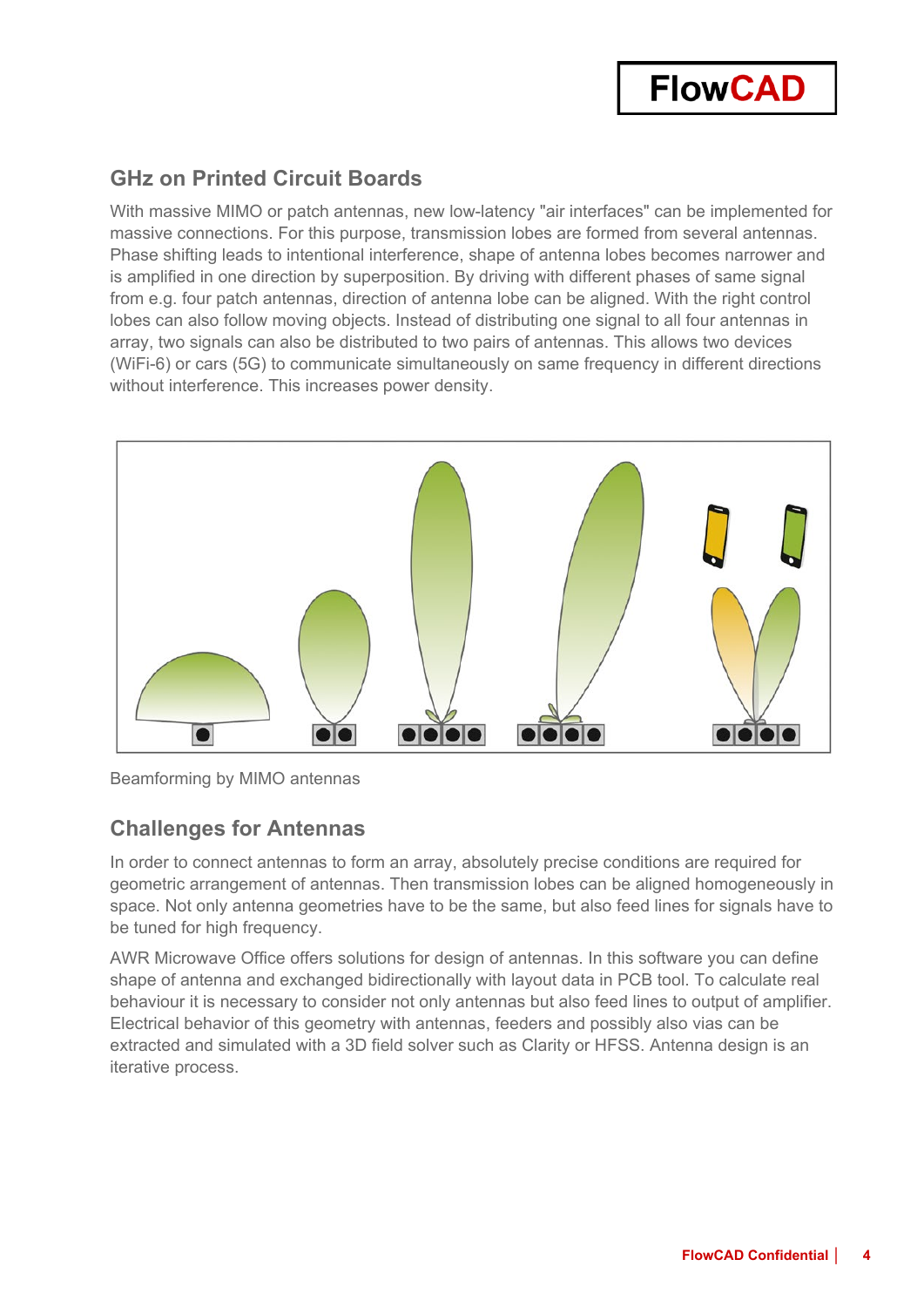



Patch antenna on a circuit board

Many compromises are necessary to design powerful antennas on printed circuit boards. Size of antenna contradicts miniaturization of devices and available space. To achieve better performance, a prepeg can be used locally in PCB with another εr and loss tangent of 0.002 as inlay dielectric for RF range in PCB. Such inlays are no longer a problem in production and increase costs only minimally. Allegro PCB Editor supports areas with different εr and loss tangent on one layer in layered structure for inlay dielectrics in RF range.

| <b>Material</b> av<br><b>HEATHING</b><br><b>RAND</b> | Θ                    | Export      | Cross-section Editor (Multi Stackups mode)<br>Import<br>Edit | View Filters      |                  |                 | Θ       |                         |
|------------------------------------------------------|----------------------|-------------|--------------------------------------------------------------|-------------------|------------------|-----------------|---------|-------------------------|
|                                                      |                      |             | All stackups<br>Primary                                      | <b>Rf Antenna</b> |                  |                 |         |                         |
|                                                      |                      |             | <b>Objects</b>                                               | <b>Types</b>      | <b>Thickness</b> |                 |         |                         |
|                                                      |                      | <b>Name</b> |                                                              | Layer             | um               | <b>Material</b> | Primary | <b>Rf Antenna</b>       |
|                                                      |                      |             |                                                              |                   |                  |                 |         |                         |
| <b>ALC: NO</b>                                       |                      |             |                                                              | <b>Surface</b>    |                  |                 | ☑       | ☑                       |
| <b>ALCOHOL: 19</b>                                   |                      |             |                                                              | <b>Dielectric</b> | 20               | PCB SOLDER      | ☑       | ☑                       |
|                                                      |                      | 1           | <b>TOP</b>                                                   | Conductor         | 20               | PLT_CU_20UM     | Ø       | ☑                       |
|                                                      |                      |             |                                                              | <b>Dielectric</b> | 70               | <b>RCC 70UM</b> | Ø       | ☑                       |
|                                                      |                      |             | 2 LAYER 2                                                    | Conductor         | 20               | PLT FILLED      | Ø       | ☑                       |
| ×                                                    | $-1$                 |             |                                                              | <b>Dielectric</b> | 75               | PP 1080/1086    | ☑       | $\overline{\mathbf{z}}$ |
|                                                      | <b>The Contract</b>  |             | 3 LAYER 3                                                    | Conductor         | 20               | PLT FILLED      | ☑       | ☑                       |
| s                                                    |                      |             |                                                              | <b>Dielectric</b> | 75               | PP 1080/1086    | ☑       | ☑                       |
|                                                      |                      | 4           | LAYER 4                                                      | Conductor         | 20               | PLT FILLED      | Ø       | ☑                       |
|                                                      |                      |             |                                                              | <b>Dielectric</b> | 75               | CORE 1080/1     | Ø       | $\overline{\mathbf{z}}$ |
| P                                                    | $\ddot{\phantom{0}}$ | 5           | LAYER <sub>5</sub>                                           | Conductor         | 20               | PLT FILLED      | Ø       | $\overline{\mathbb{Z}}$ |
| --                                                   |                      |             |                                                              | <b>Dielectric</b> | 75               | PP 1080/1086    | Ø       | ☑                       |
| æ<br>в                                               | œ                    | 6           | LAYER <sub>6</sub>                                           | Conductor         | 20               | PLT FILLED      | Ø       | ☑                       |
|                                                      |                      |             |                                                              | <b>Dielectric</b> | 75               | PP 1080/1086    | ☑       | ☑                       |
|                                                      |                      |             | LAYER 7                                                      | Conductor         | 20               | PLT FILLED      | ☑       | ☑                       |
|                                                      |                      |             |                                                              | <b>Dielectric</b> | 70               | <b>RCC 70UM</b> |         | ☑                       |

Dielectric inlay in HF range

Together with mechanical housing information, antenna position and drive can be optimized for maximum gain in angle and range.

In order to protect RF feed lines to antennas from external interference, lines can be shielded by ground planes with shielding vias. Distance between vias and shielding should be ʎ/6, i.e. one sixth of wavelength used. After selecting RF cable, pattern of vias can be generated automatically. Shielding is taken into account during extraction and 3D simulation.